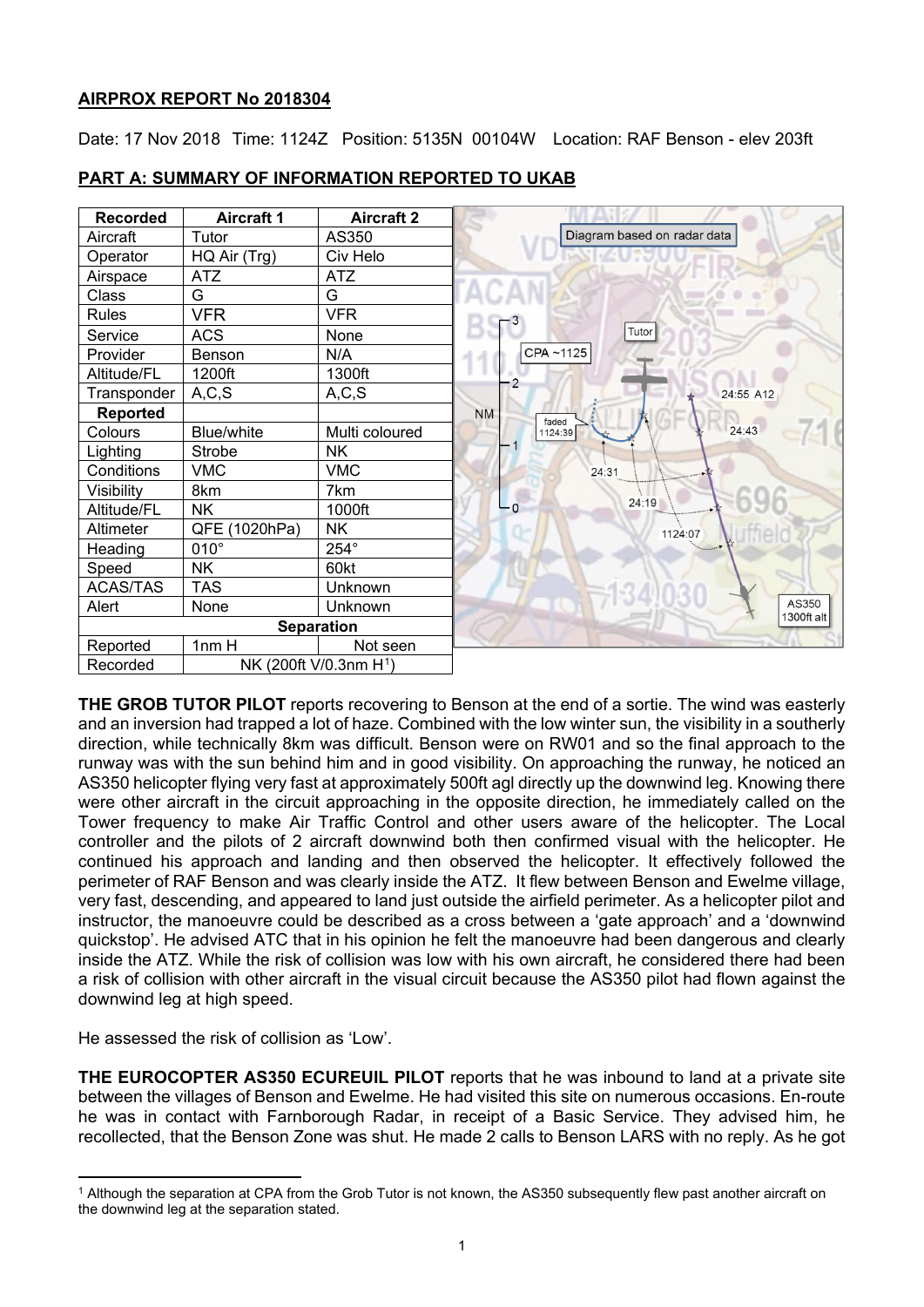closer to the airfield he made blind transmissions on the Zone frequency with regard to his movements. At no time did he see any other aircraft active, on the ground or in the vicinity of the ATZ. He was aware that the ATZ is H24; however, with no reply he assumed that it was not active. Upon landing he received a call from the LARS frequency informing him to call the Tower frequency. He then also received a call on frequency from the pilot of an aircraft in the vicinity advising him that he should have called the Tower frequency. He suggested that Pooleys be amended so that weekend pilots using Benson ATZ either listen out on the LARS frequency and/or any pilots going nearby be advised to make calls on the Tower frequency.

**THE BENSON TOWER CONTROLLER** reports that there were 3 aircraft on frequency. The Tutor (downwind) notified her that a helicopter was flying in the ATZ in the opposite direction to the circuit traffic (i.e. flying south-north). The pilots of two other aircraft on frequency heard this call and reported visual. The helicopter was seen flying at high-speed, low-level, into Ewelme, along the airfield boundary. She selected the Zone frequency and made a blind call to any helicopter operating at Ewelme. The AS350 pilot responded and she informed him that he had just flown through an active ATZ. The pilot said he had made calls on the Zone frequency and that Farnborough had told him that Benson was closed. He asked what to do in future, and notified her that he would be departing later that day. She informed him that the Zone frequency was not routinely monitored at weekends and to try Benson Tower. She then liaised with Farnborough. They informed her that they did not tell him Benson was closed but said they had told the AS350 pilot that they could not see any traffic on radar and to contact the Zone frequency.

She perceived the severity of the incident as 'High'.

**THE FARNBOROUGH APPROACH/LARS WEST CONTROLLER** reports that the AS350 pilot contacted him south of Lasham, reporting that he was routeing to a private site in the Benson MATZ. Because it was a weekend, there were no Benson squawks visible on the radar. He commented that, from his experience, the Zone was rarely active at weekends, although the ATZ was H24. As he recalled, the AS350 pilot asked if Benson was active. He replied that he did not think so because he could not see any squawks on the radar. As the AS350 pilot had reported that he was going to land in the MATZ, he was not concerned about them entering the ATZ. However, as the AS350 approached the edge of the MATZ, he asked the pilot for clarification of his landing site. The AS350 pilot reported that his landing site was near the end of one of the runways. At this point he asked the pilot to squawk 7000 and free-call Benson Zone. Whilst on a break, he was informed that Benson had called and asked him to contact them. When he spoke to them, they said that the AS350 had flown straight through their circuit, which was busy, without speaking on the Tower frequency. Apparently the AS350 pilot had informed Benson that Farnborough had said that Benson was closed. He confirmed that he had said that he did not think Benson was active but to contact the Zone frequency. The Benson controller said that the Zone frequency was not manned at weekends but suggested she might recommend that it should be monitored. If the AS350 pilot had stated early on that he was landing in the ATZ he would still have asked him to contact the Zone frequency because he did not have the Tower frequency available and, anyway, he assumed that, if the circuit was active, the Zone frequency would have been monitored.

### **Factual Background**

The weather at Benson was recorded as follows:

METAR EGUB 171050Z 06005KT 9999 FEW013 09/06 Q1027 BLU NOSIG=

### **Analysis and Investigation**

### **Military ATM**

The Tutor had returned to Benson following a cadet flying sortie and was established downwind for RW01. The AS350 was on a transit flight to a private site within the Benson ATZ. Prior to the incident, the AS350 pilot was receiving a Basic Service from Farnborough LARS and had asked if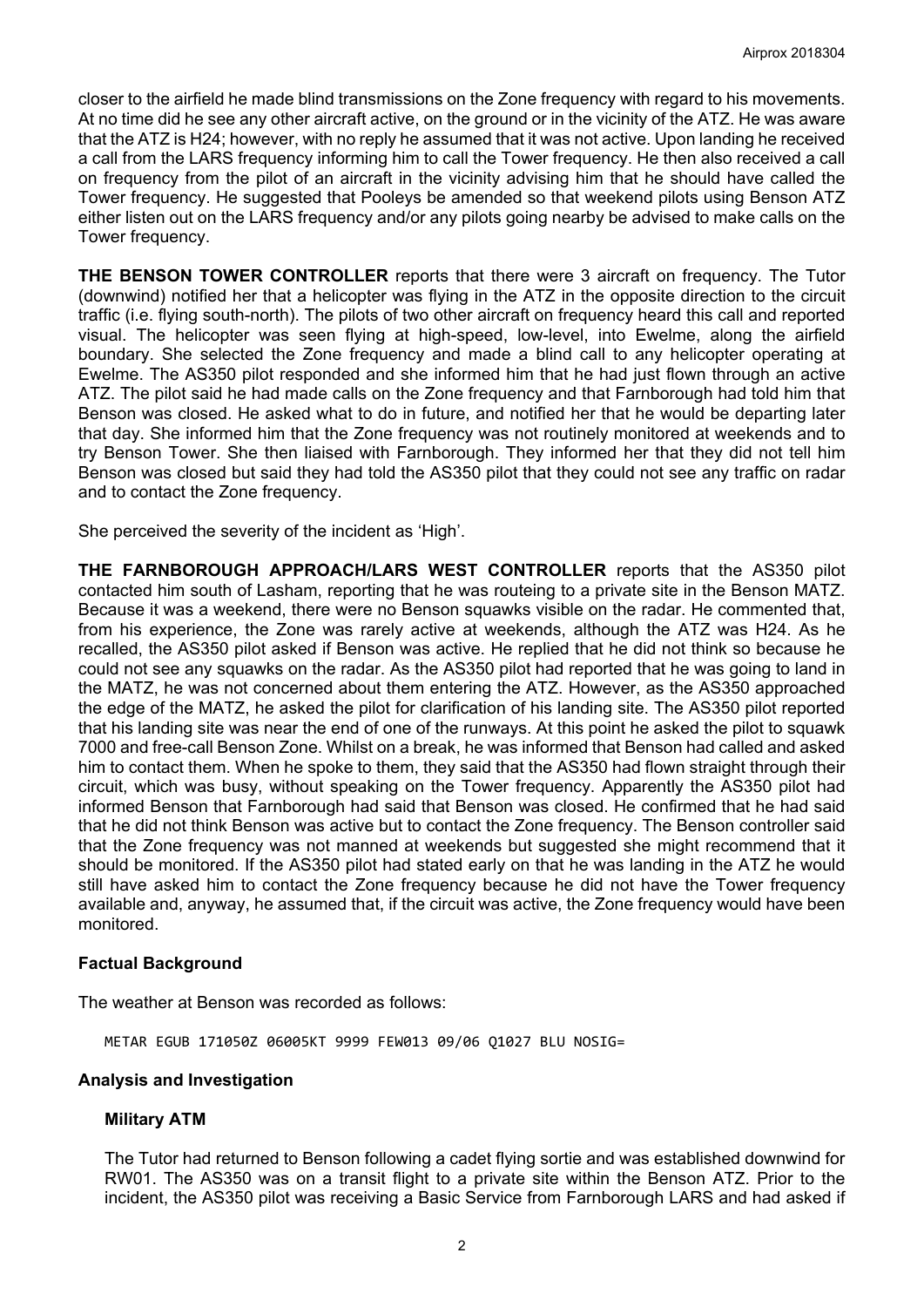Benson was active. Due to a lack of observed activity on radar, Farnborough had informed the AS350 pilot that they did not believe Benson to be active but suggested that they freecall Benson Zone. During weekend flying, the Benson Zone frequency is not monitored and, having received no R/T response, the AS350 pilot entered the Benson ATZ and was observed by the Tutor pilot flying the wrong way downwind at approximately 500ft.

Analysis of the tape transcript provided by Benson indicates that the AS350 pilot attempted to call Benson Zone on four separate occasions (starting approx 6min prior to CPA), the final two messages gave the intentions of the AS350 pilot as landing at a private site at the end of RW24. The final message coincided with the Tutor pilot becoming visual with the AS350 and warning other circuit traffic as well as the Benson Tower controller of its presence. CPA was measured as 1.2nm and 100ft [UKAB note: this CPA was measured with respect to the reporting Tutor aircraft but in fact the AS350 came within 0.3nm and 200ft of another aircraft in the visual circuit after this 'CPA'].

At the time of the incident, the Benson Tower controller was operating within extant procedures. The Benson Zone frequency was not being monitored because there was no requirement to do so. The AIP and the military British Isles and North Atlantic (BINA) publication entry for Benson both stated that the Benson ATZ was H24 and aircraft were to avoid the ATZ if there was no contact with Benson Zone on 120.900 MHz. This effectively meant that at weekends no aircraft would be able to enter the ATZ as the Zone frequency was not being monitored. Subsequent to this incident, Benson have requested a change to both documents to include a call on the Benson Tower frequency if an aircraft intends to land within the ATZ, otherwise to keep clear.

At 1124:45, the Tutor pilot (squawk 3720) reported that there was a helicopter (squawk 7000) 1nm east of him going northbound opposite to the downwind leg.



# **UKAB Secretariat**

 $\overline{a}$ 

The Tutor and AS350 pilots shared an equal responsibility for collision avoidance and not to operate in such proximity to other aircraft as to create a collision hazard[2](#page-2-0). An aircraft operated on or in the

<span id="page-2-0"></span><sup>2</sup> SERA.3205 Proximity. MAA RA 2307 paragraphs 1 and 2.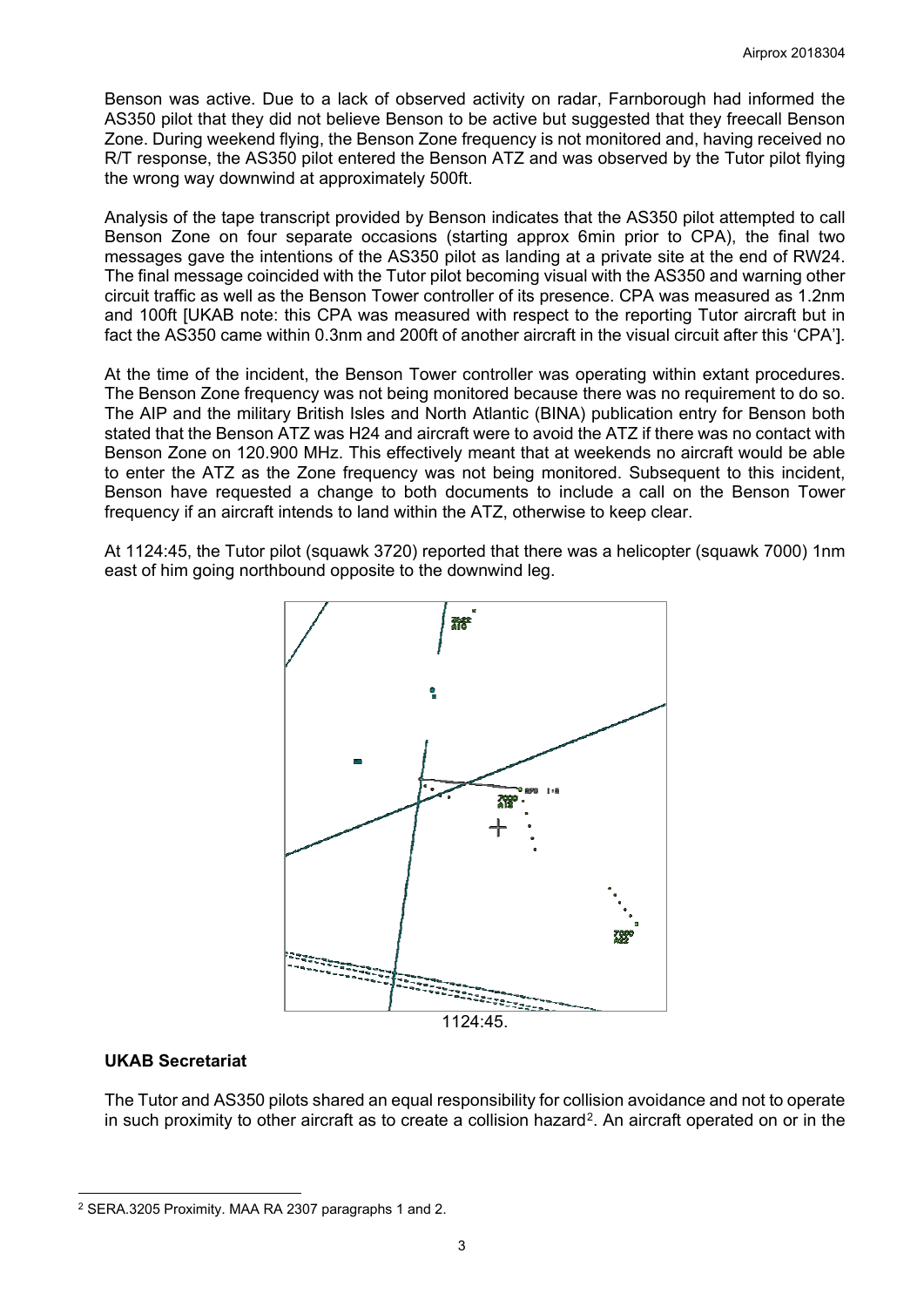vicinity of an aerodrome shall conform with or avoid the pattern of traffic formed by other aircraft in operation[3.](#page-3-0)

The UK AIP[4](#page-3-1) states: *'Benson ATZ is a circle 2nm radius centred on RW01/19, with an upper limit of 2000ft. It is a Government aerodrome, operating H24. All aircraft are to avoid the ATZ if no contact with Benson Zone as recreational flying, Air Ambulance and Police helicopters operate H24'.*

The Rules of the Air 2015[5](#page-3-2) states: *'An aircraft must not fly, take off or land within the ATZ of an aerodrome unless the commander of the aircraft has complied [with certain regulations]; if the aerodrome has an air traffic unit the commander must obtain the permission of that unit to enable the flight to be conducted safely within the ATZ'.*

### **Comments**

### **HQ Air Command**

This Airprox occurred during a period of busy weekend of Tutor and flying club activity at RAF Benson. At the specific point of the Airprox, the protection that the ATZ afforded the Tutor pilot negated a requirement to plan to avoid. The AS350 pilot had planned to transit to a landing site within Benson ATZ and probably planned to seek permission to enter the ATZ via R/T. However, in the course of his flight he compiled the mental model that 'Benson Zone was shut', reinforced by the lack of response to his calls on the Benson Zone frequency. Despite his efforts, the UK AIP states that 'All aircraft are to avoid the ATZ if no contact with Benson Zone'. A telephone call to Benson ATC prior to getting airborne may have better informed his SA and avoided this Airprox.

Benson ATC was manned, but due to the nature of operations on the day, only the Tower frequency was in use. Due to the Tutor pilot using this frequency and the AS350 pilot using the Zone frequency, the ANSP barrier, although available, was not effective. Moreover, it is unfortunate that Benson traffic squawks were not visible to the Farnborough controller. It is not apparent why this was the case – Benson squawks can clearly be seen on the NATS radar replays. Anyhow, this caused the Farnborough controller to 'not think' that Benson was active. Regardless, the decision by the AS350 pilot to fly into the ATZ at 500ft along the downwind leg of Benson's only runway was flawed.

The Tutor pilot's first indication of the proximity of the AS350 was when he spotted the helicopter flying along the downwind leg, reinforcing that a good lookout is often the key barrier to reducing the risk of MAC. Although the Tutor is fitted with TAS, the pilot states that he did not receive a TAS indication of the AS350. The Tutor pilot showed sound airmanship in calling the Traffic Information to ATC and the other aircraft in the circuit were then able to increase their separation as a result. The AS350 pilot did not spot any of the other three aircraft in the Benson circuit.

Due to this Airprox, a thorough local investigation has taken place at RAF Benson and the following recommendations have been made:

Amending the wording in the Mil and Civil AIP for Benson's ATZ to include instructions to contact the Tower if an aircraft needs to land within the ATZ, otherwise to remain clear.

Better liaison with Farnborough ATC.

Procuring a new DATIS machine to transmit on Benson Zone frequency when not staffed, including instructions on what to do if entry to the ATZ is required.

### **Summary**

 $\overline{a}$ 

<span id="page-3-0"></span><sup>3</sup> SERA.3225 Operation on and in the Vicinity of an Aerodrome. MAA RA 2307 paragraph 15.

<span id="page-3-1"></span><sup>4</sup> ENR 2. 2-1. Other Regulated Airspace.

<span id="page-3-2"></span><sup>5</sup> Rule 11.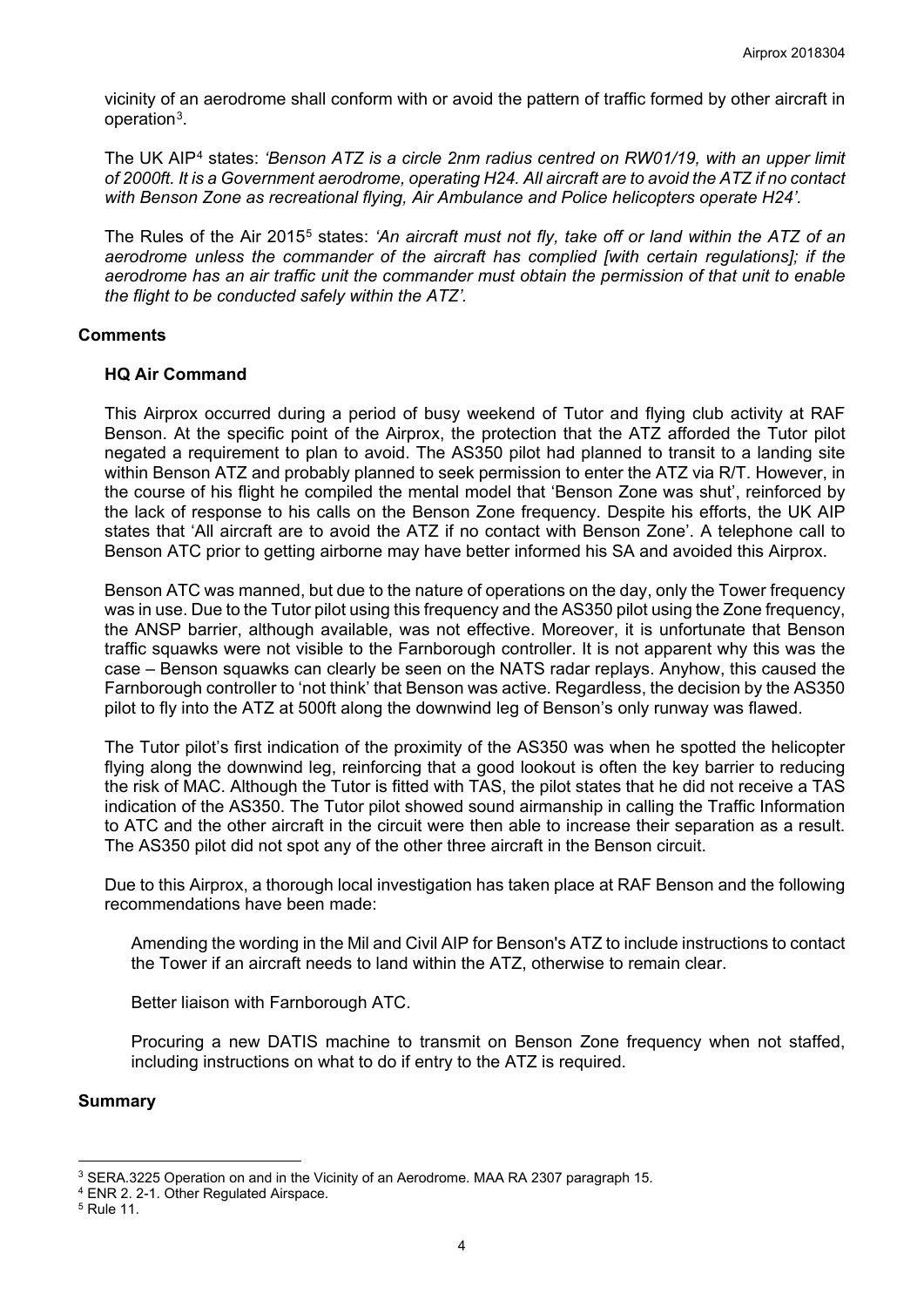An Airprox was reported when a Tutor and an AS350 flew into proximity within the Benson ATZ at 1124hrs on Saturday 17<sup>th</sup> November 2018. The Tutor pilot was operating under VFR in VMC, the AS350 pilot was operating under VFR in VMC. The Tutor pilot in receipt of an Aerodrome Control Service from Benson, the AS350 pilot was not in receipt of an ATC Service, but had been trying to contact Benson on the Zone frequency, which was not monitored at weekends.

### **PART B: SUMMARY OF THE BOARD'S DISCUSSIONS**

Information available consisted of reports from both pilots, the controllers involved and the appropriate ATC and operating authorities.

The Board first noted that Benson is situated within an ATZ which was published as being operational H24. Although the AIP instructed pilots who wished to enter the ATZ to call on Zone frequency first, the Airprox occurred on a Saturday; at weekends the Zone frequency was not monitored and only the Tower frequency was in use. Some members wondered whether Benson should have been monitoring their Zone frequency given the requirement to call on this frequency before entry, but controller members commented that the Benson circuit was often busy at weekends and the controllers would not want to be distracted by trying to monitor calls on the Zone frequency.

The Board then looked at the actions of the AS350 pilot, who was routing to a private landing site within the Benson ATZ. He had been in contact with Farnborough LARS and had asked the controller if Benson was active. The controller had responded by informing the pilot that he did not think so because he could not see any squawks on his radar display. The NATS advisor commented that although the NATS area radars showed Benson squawks, the Farnborough controller was using a local airfieldbased radar which, due to high ground between Farnborough and Benson, would not have shown any squawks in the Benson circuit. It was apparent to the Board that the AS350 pilot had misinterpreted the Farnborough controller's call concerning Benson's inactivity and this was considered to be a contributory factor to the Airprox. Subsequently, recognising that the AS350 pilot's plan was to enter the Benson ATZ, the Farnborough controller instructed him to free-call the Benson Zone frequency which, at the time, was the only frequency which was displayed at his position. Controller members opined that they would have expected the Farnborough controller to have had local knowledge that Benson would be a busy airfield at weekends, and they wondered how effective liaison between Farnborough and Benson was in understanding each other's working practices and procedures.

On approaching Benson the AS350 pilot had tried on two occasions to contact Benson on the Zone frequency, without response because it was not being monitored. He subsequently made two 'blind calls' on the frequency stating his intentions, detailing his landing site. Although the Board was sympathetic that the only frequency published to request entry into the Benson was the Zone frequency, it was nevertheless apparent that the AS350 pilot had entered the Benson ATZ without permission, which was a requirement under Rule 11 of the Rules of the Air 2015. Board members considered that, in planning to land at the location he did, the AS350 pilot should have been well aware of Benson's ATZ and AIP entry and, if not, should at least have contacted Benson before flight to ascertain their actual status. Furthermore, the AS350 pilot would have been well advised to have planned an alternative method of gaining entry into the ATZ before he entered (i.e. by ensuring he had the Tower frequency available) if contacting the Zone frequency was not successful.

Turning to the actions of the Tutor pilot, members noted that he had been carrying out a circuit to RW01. He reported that on approaching the runway he noticed the AS350 flying very fast directly up the downwind leg, at about 500ft. The Board commended him for immediately informing ATC of its presence, which led to both the controller and the pilots of the other two aircraft in the circuit obtaining visual contact with the helicopter.

In determining the cause of the Airprox the Board quickly agreed that the incident occurred because the AS350 pilot flew into an active and promulgated ATZ without permission. Turning to the risk, although the Tutor pilot was concerned about the presence of the AS350, it was apparent from his report that this concern was more about the proximity of the helicopter to other traffic in the circuit because the AS350 had passed about 1nm away from him (but within 0.3nm from the next aircraft in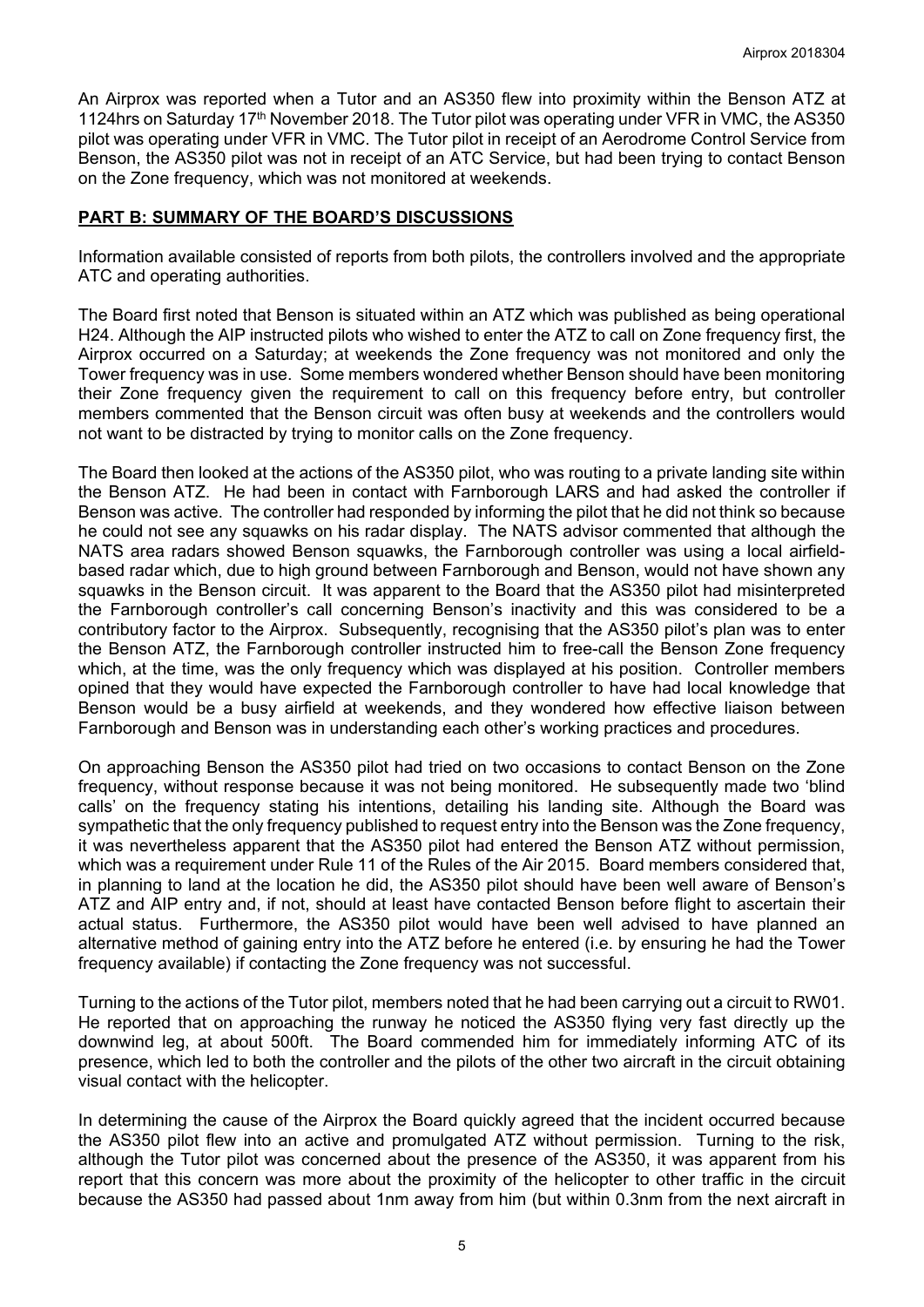the circuit, on a reciprocal track). For his part, the Board were surprised that the AS350 pilot had not seen any of the aircraft in the Benson circuit, especially because he would have had the sun behind him as he tracked north. Some members wondered whether this was because he had become taskfocused on looking for his landing site to the expense of lookout for other aircraft. Ultimately, although it was considered that there had not been a risk of a collision because the pilots of the Benson circuit traffic had obtained visual contact with the AS350, the Board agreed that safety had been degraded by the unexpected presence of an unknown helicopter in the ATZ. Accordingly, the Airprox was assessed as risk Category C.

The Board was heartened to hear that, since the Airprox, Benson has recommended: amending the wording in the Military and Civil AIPs concerning Benson's ATZ, to include instructions to contact the Tower if an aircraft needs to land within the ATZ, otherwise to remain clear; conducting better liaison with Farnborough (which, according to the NATS advisor, has already taken place); and procurement of a new DATIS machine to transmit on Benson Zone frequency when not staffed, including instructions on what to do if entry to the ATZ was required.

### **PART C: ASSESSMENT OF CAUSE AND RISK**

| Cause:                      | The AS350 pilot flew into an active and promulgated ATZ without<br>permission.                      |
|-----------------------------|-----------------------------------------------------------------------------------------------------|
| <b>Contributory Factor:</b> | The AS350 pilot misinterpreted the Farnborough controller's call<br>concerning Benson's inactivity. |
| Degree of Risk:             |                                                                                                     |

### Safety Barrier Assessment<sup>[6](#page-5-0)</sup>

In assessing the effectiveness of the safety barriers associated with this incident, the Board concluded that the key factors had been that:

### **ANSP:**

**Regulations, Processes, Procedures and Compliance** were assessed as **partially available** because the Benson Zone frequency was not being monitored despite the AIP requiring pilots to contact this frequency prior to entry to the ATZ.

**Situational Awareness and Action** were assessed as **partially available** because the AS350 would have shown on the Benson ATM (the assumption was made by the Board that the ATM was switched on and serviceable) but was **ineffective** because the controller had not monitored the equipment at the time.

### **Flight Crew:**

 $\overline{a}$ 

**Regulations, Processes, Procedures, Instructions and Compliance** were assessed as **ineffective** because the AS350 pilot entered the Benson ATZ without permission.

**Tactical Planning** was assessed as **ineffective** because the AS350 pilot was not aware of Benson's activity and did not plan an alternative method of gaining entry into the Benson ATZ if contacting the Zone frequency was not successful.

<span id="page-5-0"></span><sup>&</sup>lt;sup>6</sup> The UK Airprox Board scheme for assessing the Availability, Functionality and Effectiveness of safety barriers can be found on the [UKAB Website.](http://www.airproxboard.org.uk/Learn-more/Airprox-Barrier-Assessment/)